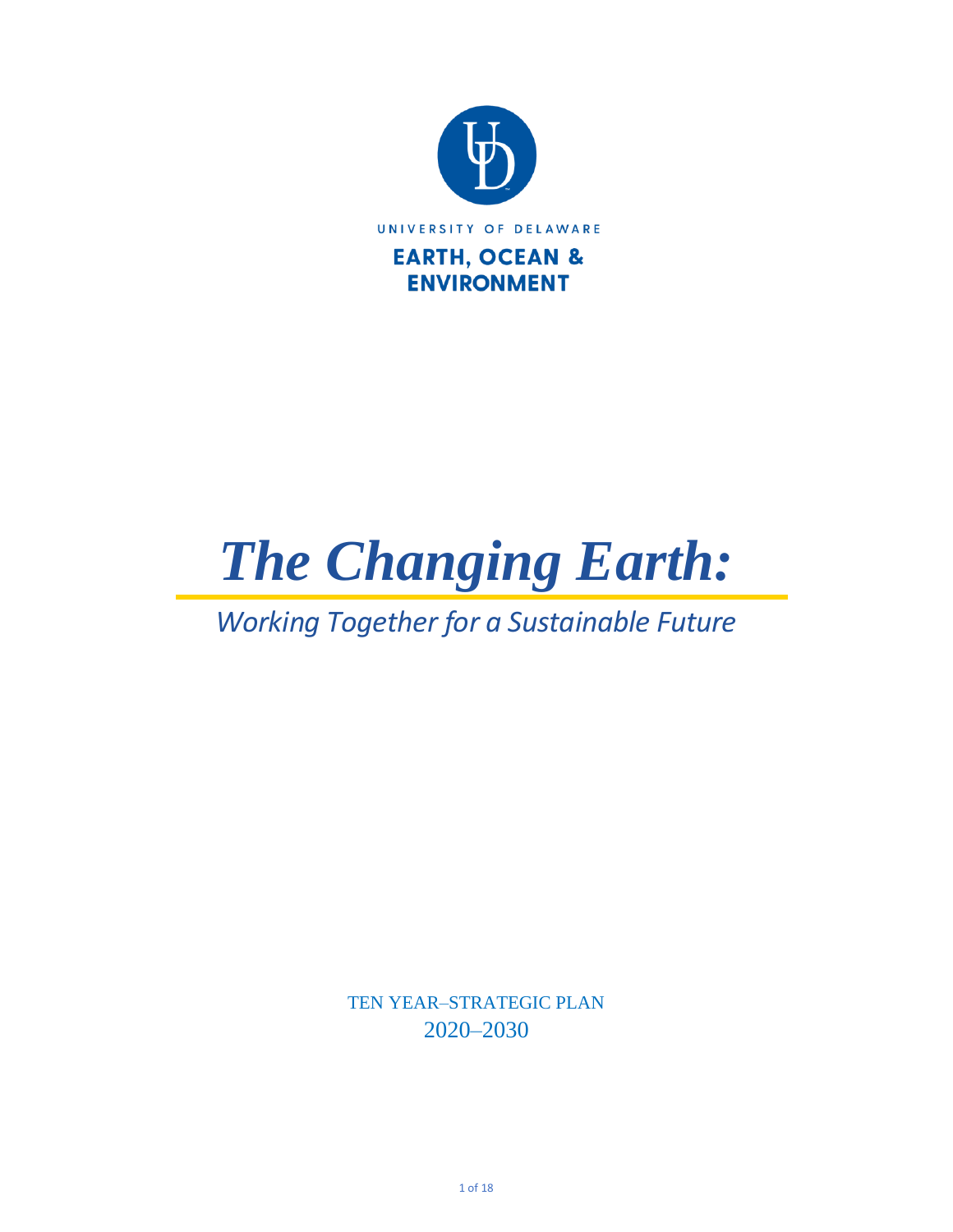## *Letter from the Dean*



*Dear Colleagues & Friends*

*Scientific challenges are becoming exceedingly complex as the Earth enters the Anthropocene epoch—a period of hydrological, climatological, and biological changes, diverging from previous cycles of global dynamics. Influenced by the interactions between humans and our environment, many of these changes have had adverse effects of global significance. Furthermore, the limited availability of resources critical to human life as well as the current lack of local institutional capacities to deal with the challenges of climate change create an ever-increasing urgency for intervention.*

*The College of Earth, Ocean and Environment (CEOE) at the University of Delaware is built on a foundation of excellence in basic and applied science, with a 50-year legacy of multidisciplinary education, research, and service in atmospheric, geological, marine, environmental, and social sciences. Bridging disciplinary and interdisciplinary expertise, technological innovations, and big data, the College is well-positioned to catalyze systems-level and convergence thinking to address Earth's present and future grand challenges. Through this strategic plan, CEOE will build upon existing strengths to provide a transformative educational experience for our students that deepens their undersatnding of Earth from a systems approach and the coupling of human natural systems, while providing them with variable pathways for success. We will recruit and retain outstanding faculty and staff and translate our research to solutions for society while building an environment of inclusive excellence.* 

*At this college, we have the opportunity to address vital issues facing our world. From geologic hazards, to water and food security to coastal resilience—and especially understanding, mitigating, and adapting to a changing climate—the most urgent problems of our near future are ones that CEOE is uniquely equipped to study and influence. Looking ahead to the next 10 years, this document provides a roadmap for how we can maximize the good we can do as a college and a community of scholars. If we fully embrace and strive to fulfill our potential and our mission, CEOE will certainly make a real and profound difference in the world we all share.*

Dr. Estella Atekwana Dean, College of Earth, Ocean and Environment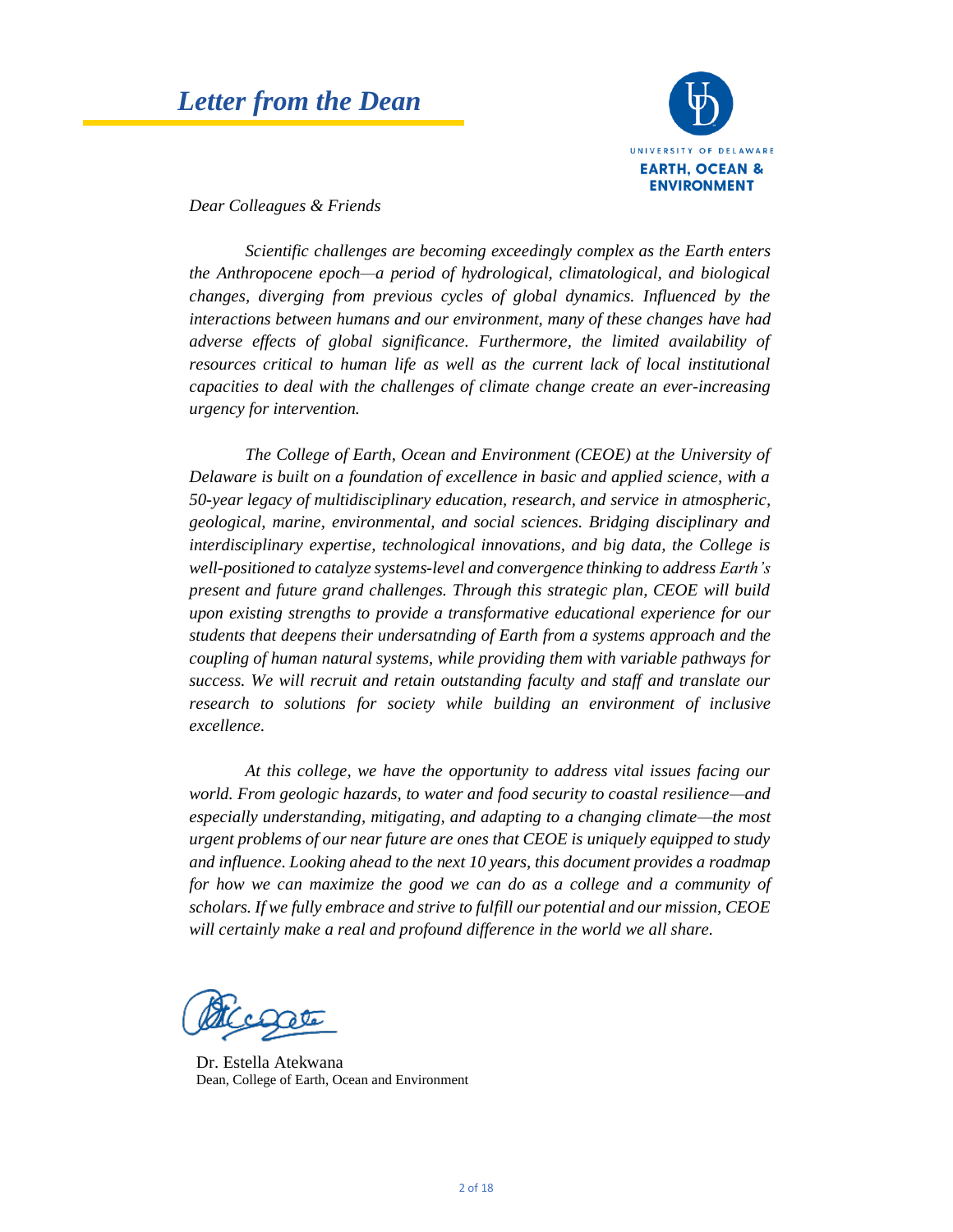

## *Vision*

 CEOE seeks to be a leader by advancing the scientific understanding of the ever-changing coupled Earth and human systems through interdisciplinary research and teaching. CEOE seeks to ensure that our science serves society by informing policy and engaging communities at the local, national and the global levels.

## *Mission*

 Through leading-edge interdisciplinary research and education, CEOE explores and addresses complex issues of planetary-scale sciences of the Earth's systems, supports resiliency for long-term sustainability, and prepares future generations of leaders, all in partnership with academia, government, businesses and communities.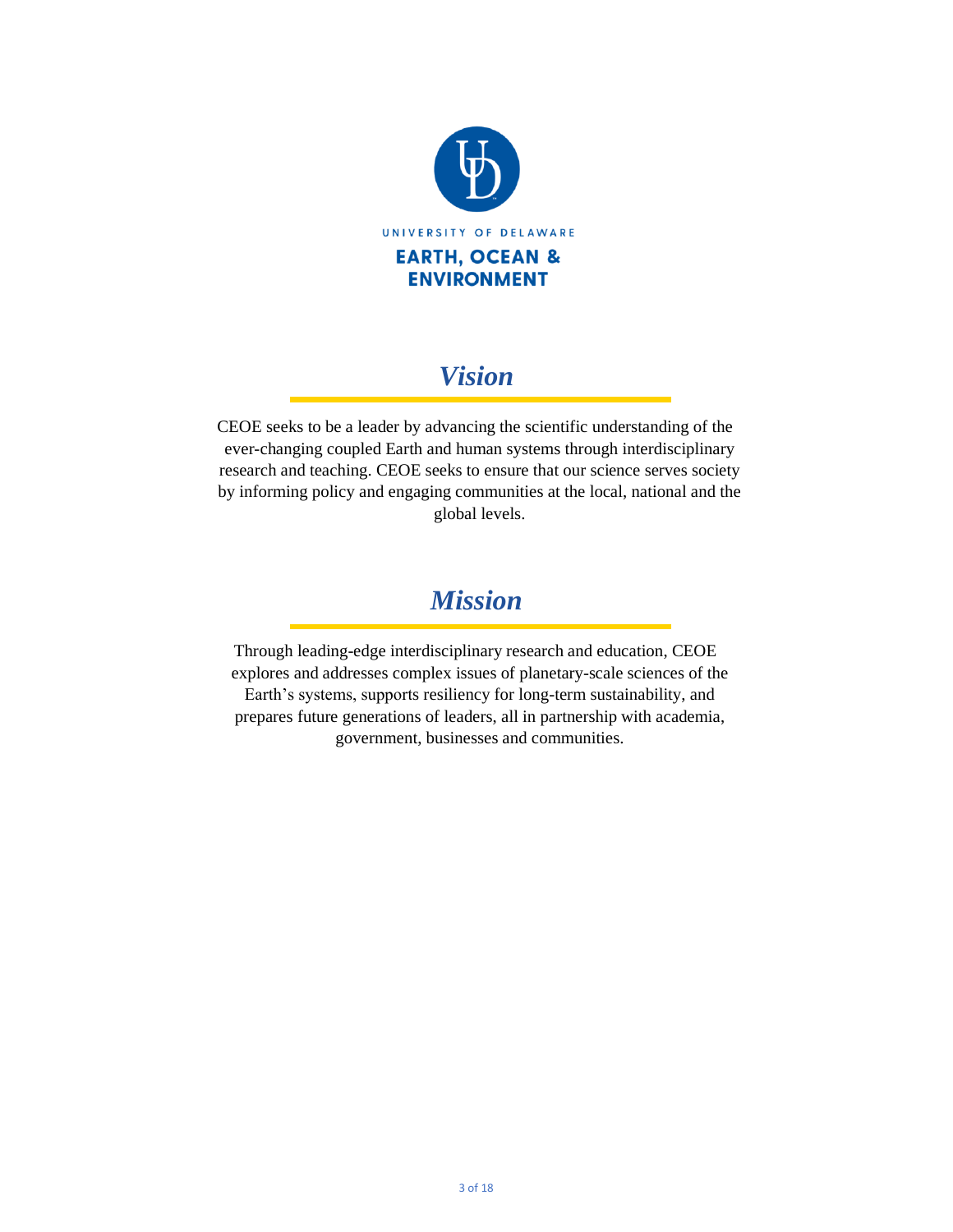

# *Goals*

Within the context of a changing higher education landscape, the College is examining how it can best build upon its legacy of excellence in fundamental and applied research, and exemplary education, while continuing to explore new thematic, interdisciplinary areas that engage students, scientists, stakeholders, and decision-makers. To do so, over the next 10 years, the college will focus on the following goals:

| <b>Goal 1</b> Delivering Exemplary Academic Programs<br>that Inspire Students and Produce<br><b>Impactful Leaders</b> |
|-----------------------------------------------------------------------------------------------------------------------|
| Goal 2   Sustaining and Advancing Innovative                                                                          |

- **Goal 2 | Sustaining and Advancing Innovative Research and Discovery**
- **Goal 3 | Investing in Capital Infrastructure**
- **Goal 4 | Realizing Substantial Advantages from Diversity in Education and Research Environments**
- **Goal 5 | Enlarging Local to Global Engagement through Partnerships and Education**
- **Goal 6 | Strengthening Development and Amplifying the Network of Alumni**

The College community is defining a bold future together with a collective commitment that will continue producing cutting-edge scholarship, anticipating global trends, and translating scientific findings that are impactful at the state, national, and international levels. Focusing on these six goals and the College's vision and mission, our faculty, students, and staff will continue to demonstrate excellence in research, education, and service.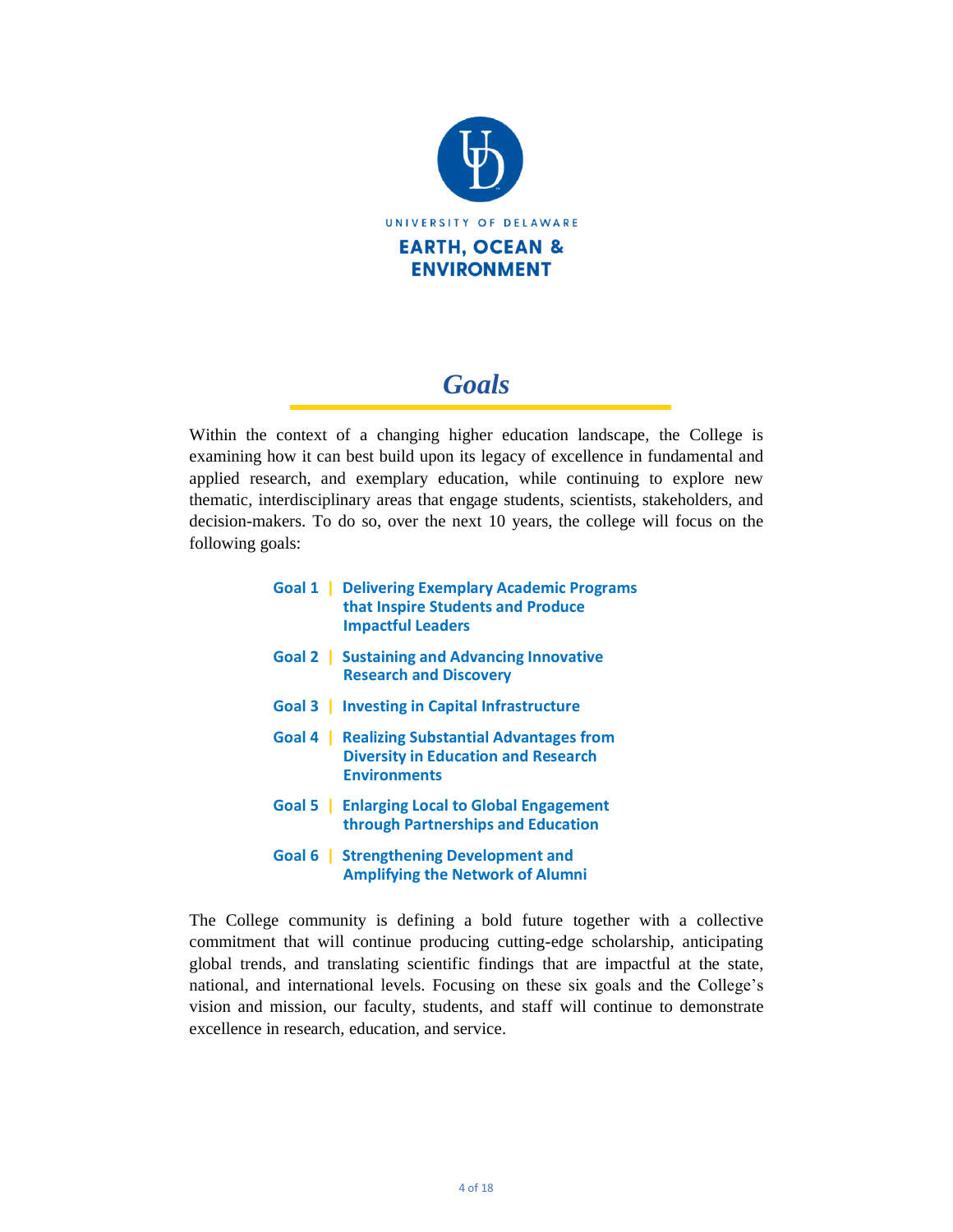#### **Goal 1 | Delivering Exemplary Academic Programs that Inspire Students and Produce Impactful Leaders**

The primary objective of the College is to educate students to become engaged citizens and future leaders who understand disciplinary complexities and can apply quantitative and qualitative reasoning for collaborative problem-solving. Both the demographics of students and the job landscape are rapidly changing. The College will develop a multiple-pronged, dynamic strategy that will strengthen existing degree programs and will offer hybrid and online degree programs, certificates, and microcredentials. In this way, the College will continue to prepare a more diverse and equitable student body and to address current scientific and societal issues as well as the dynamic employment opportunities. By hiring and supporting talented faculty, along with undergraduate and graduate advisory services, students will be encouraged to pursue complex research questions, to forge effective career paths, and to engage in lifelong learning.

#### **Undergraduate Programs**

Earth Science Education (B.S.) Environmental Science (B.S.) Environmental Studies (B.A.) Geography (B.A.) Geography Education (B.A.) Geological Sciences (B.A. or B.S.) Marine Science (B.S.) GIScience and Environmental Data Analytics (B.S.) Meteorology and Climatology (B.S.)

#### **Graduate Programs**

Climatology (Ph.D.) Geography (M.A., M.S., Ph.D.) Geological Sciences (M.S., Ph.D.) Marine BioSciences (M.S., Ph.D.) Marine Policy (M.M.P., M.M.P./J.D., Ph.D.) Oceanography (M.S., Ph.D.) Physical Ocean Science and Engineering (M.S., Ph.D.) Water Science and Policy (M.S., Ph.D.)

#### **Certificate Programs**

Geographic Information Systems (GIS) Minerals, Materials and Society Wind Power Science, Engineering and Policy

### **Undergraduate Programs**

- **Grow the undergraduate enrollment.** We will increase and diversify our undergraduate enrollment over the next 10 years under the leadership of the Senior Assistant Dean for Student Services. Strategies will include high school pipeline programs (e.g., summer camps, dual enrollment, engagement with high school counselors) and articulation agreements with community colleges, in collaboration with UD's Division of Enrollment Management. Broadening regional engagement strategies through partnerships with other oncampus units and community organizations will expand our reach and streamline departmental visit process (e.g., Coast Day Prospective Student Event). The College will broaden these tributaries into underserved communities and non-traditional students (e.g., less on-campus time, on-line and hybrid degree programs, and access to scholarships). Providing clear communications on return on investment will be linked to these outreach programs.
- **Expand experiential learning opportunities.** We will increase the number of students engaged in facultyled research and promote various existing field education experiences that complement degree programs and the spirit of discovery, including at-sea opportunities, geology field courses, the Lewes semester-inresidence program, and senior thesis opportunities. CEOE's longstanding Research Experience for Undergraduates (REU) program for summer internships (funded by the NSF Division of Ocean Sciences) is a proven strategy for enriching student education. Affinity Programs, such as Innovation and Community Engagement Scholars in other colleges and the newly proposed Climate Scholars, will also be promoted for active learning opportunities outside the classroom. We recognize that collaboration with the Development Office is needed to grow available funds for experiential learning opportunities, including year-long research experiences for undergraduates abroad.
- **Optimize student services, including academic advising and mentoring.** We will fully launch a student success center, under the Senior Assistant Dean for Student Services, to provide a one-stop location for academic advising and co-curricular programming that assures compliance with University and College policies, provides intensive support for students facing academic difficulty, and certifies degrees. The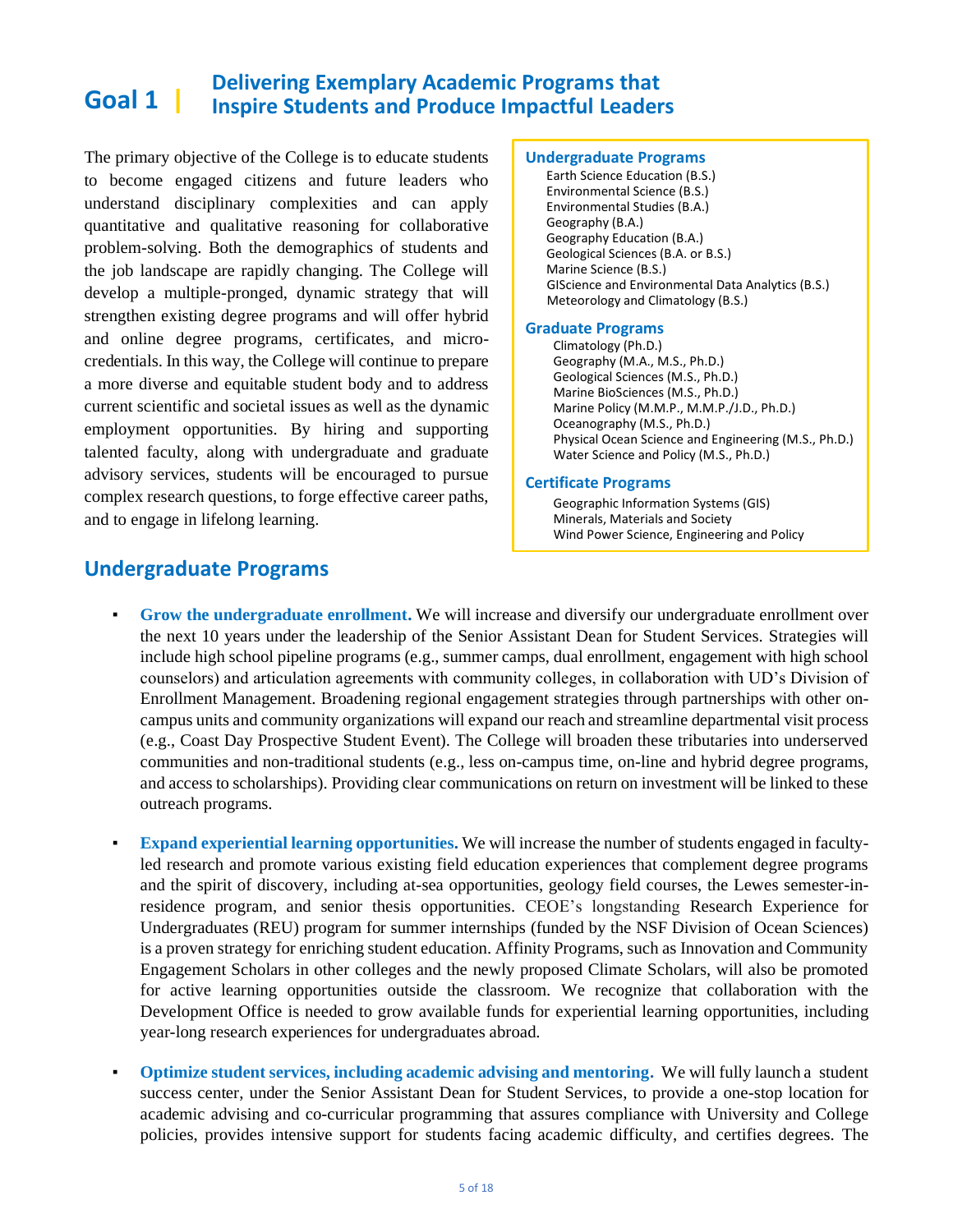College will hire a full-time professional undergraduate advisor who will complement these services, encourage greater consistency across the College, and communicate the availability of services. We will provide professional academic support services to increase retention and graduation rates and prepare students to be globally competitive over their lifespans. The student success center will continue to monitor and evaluate the support ecosystem for incoming first-year students, such as the Living Learning Community and Enviromentors. Also, we will increase the number of students applying for external scholarships (e.g., NSF graduate research fellowship, Rhodes, Truman, Marshall, Fulbright and Goldwater scholarships), by providing workshops and assistance to enhance application success.

- Evaluate, revise, and modernize the degree programs, including  $4+1$  and online courses. The three academic units will develop 4+1 programs to facilitate the entry of interested undergraduate students into graduate programs such as the newly launched B.S./M.S. Program in GIScience and Environmental Data Analytics. These developments will offer rich opportunities for undergraduate students to matriculate with graduate degrees and diversify their options. We will continuously harmonize the undergraduate curricula to reflect the rapidly changing educational landscape, evolving societal challenges, and job market demands. Degree titles that do not match market perceptions will be modified with the involvement of the academic units. New online courses will be explored for winter and summer sessions, with appropriate resources and technology requirements.
- **Expand educational opportunities to non-traditional students.** Changing demographics dictate that flexible and innovative academic programs should be developed to enhance access to education targeted to non-traditional students or those that cannot participate in traditional, on-campus classes. This will require multiple delivery strategies, including hybrid and online programs, online certificates, and microcredentials. This sea change in education will be developed with existing and new partners: in-house university resources (e.g., online video capabilities of the Faculty Commons); in-state institutions (e.g., Delaware State University and DelTech); and other universities around the world. Wherever possible, these educational programs will be coupled with entrepreneurial and outreach activities that attract motivated students.
- **Develop students to be life-long learners.** The three academic units will train our students to be prepared and agile to address rapidly evolving scientific methods and questions and navigate changing job landscapes. Both strong disciplinary and quantitative skills and non-technical skills will be emphasized in consultations with professional scientific organizations, industry, and government partners. Applying problem-based learning (PBL), the faculty will emphasize course work with critical thinking, teamwork, project and time management, and quantitative skills (e.g., data science and computational). CEOE will also take advantage of the expertise and consultation services of UD's Center for Teaching and Assessment of Learning (CTAL) for elevating our programs.

### **Graduate & Professional Programs**

Our goal is to become a first choice for graduate students and postdoctoral fellows. CEOE builds on the quality and success of the graduate students that are, in turn, inextricably linked to faculty leadership, the scope of their research, and state-of-the art facilities and laboratories. We will build on current strengths and diversify student pipelines, bridge communication between the two campuses in Newark and Lewes, and expand professional development experiences. In collaboration with Graduate Programs Coordinators, the following strategic priorities will help in achieving these goals:

**Increase graduate student enrollment.** In collaboration with the Assistant Dean for Graduate Student Services, the departments and school will develop a best practices recruitment strategy to be implemented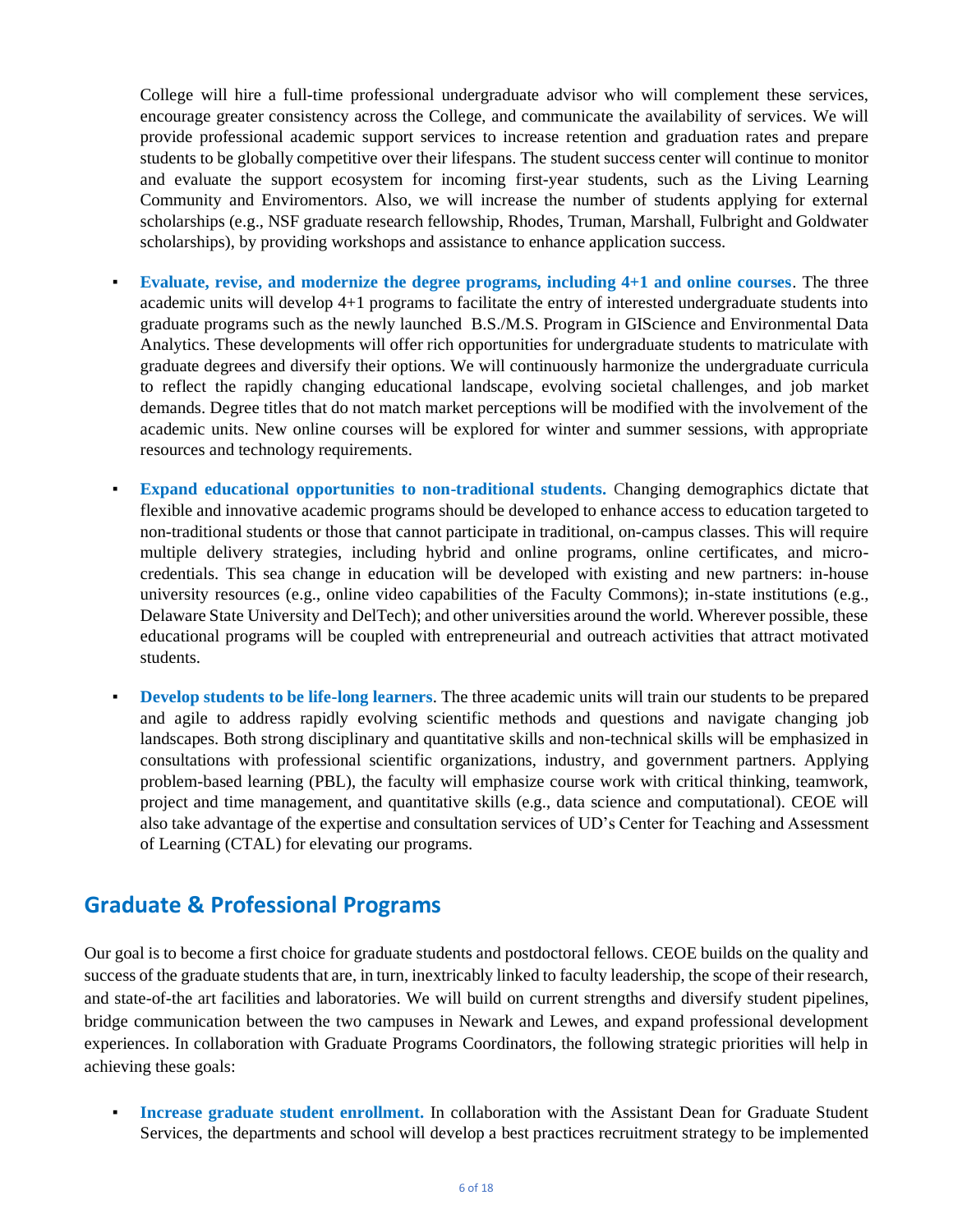at regional and national meetings. We will work with UD's Development Office to seek more opportunities and fellowships for supporting graduate students and also seek to increase the number applying for national research fellowships (e.g., NSF, DoD, EPA, and national laboratories). With global outreach programs coordinated with UD's Graduate Admissions Office, we will increase the number of international students and diversify further the graduate student body.

- **Enhance student success and better prepare graduate students for diverse career opportunities. With** the leadership of the Assistant Dean for Graduate Student Services, faculty and staff seek to strengthen graduate student education and research experiences and prepare them to be globally competitive for career pathways. Recognizing that a majority of our graduate students will find employment outside of traditional academic jobs, our graduate degree programs, in parallel with the undergraduate problem-based learning approaches, will emphasize writing skills, critical thinking, project management, and solving complex problems. In collaboration with the new Graduate College, we will enrich non-academic pathways with robust and holistic professional development programs, enhance presentation and communication skills, develop individual development plans, address wellnes issues and engage with the alumni network for mentoring and career opportunities. The front line of support will continue to be faculty advisors as well as their graduate student peers. The College will collaborate with UD's career services to expand external internships and summer job opportunities for the graduate students to work with private sector partners, state and federal agencies, and national laboratories. To these ends, more holistic mentoring and career development approaches will be created.
- **Build and enhance the graduate student cohort.** Given the two campus infrastructures with separate faculty and classroom locations, we recognize that there are challenges in building a graduate community with synergies between degree programs and research endeavors. By nurturing an inclusive community with frequent social and professional dialogues (e.g., lecture series symposia, science cafes), the academic units will address the need for greater cross-unit interactions. Greater involvement of graduate students in College governance (e.g., in-house sustainability policies) plays a vital role in fostering a vibrant community for learning and discovery. These activities also support the overarching theme of this strategic plan to encourage cross-disciplinary and cross-college dialogues that help to build a nationally recognized program, including the climate change science and policy hub *(see page 9)*.
- **Establish professional master's degrees and certificate programs.** The three academic units will continue to develop programs with greater emphasis on interdisciplinary science-policy themes, such as the Water Science and Policy degree and a new collaborative graduate program in microbiology (with the Graduate College, the College of Arts and Sciences, and the College of Agriculture and Natural Resources). Such initiatives, along with professional master's 4+1 degrees, will grow and diversify the graduate student population and enhance student success in addressing current scientific challenges and the evolving job market. CEOE will also invest in the development and marketing of professional certificate programs (e.g., Graduate Certificates in Minerals, Materials and Society, and GIScience) that provide opportunities for non-traditional students and respond to growing market demands in particular fields (e.g., Graduate Certificates in Robotics and in Wind Power Science, Engineering and Policy). We will translate classroom courses and certificates to online programs with appropriate resources and training for the faculty in collaboration with UD's Division of Professional and Continuing Studies (PCS).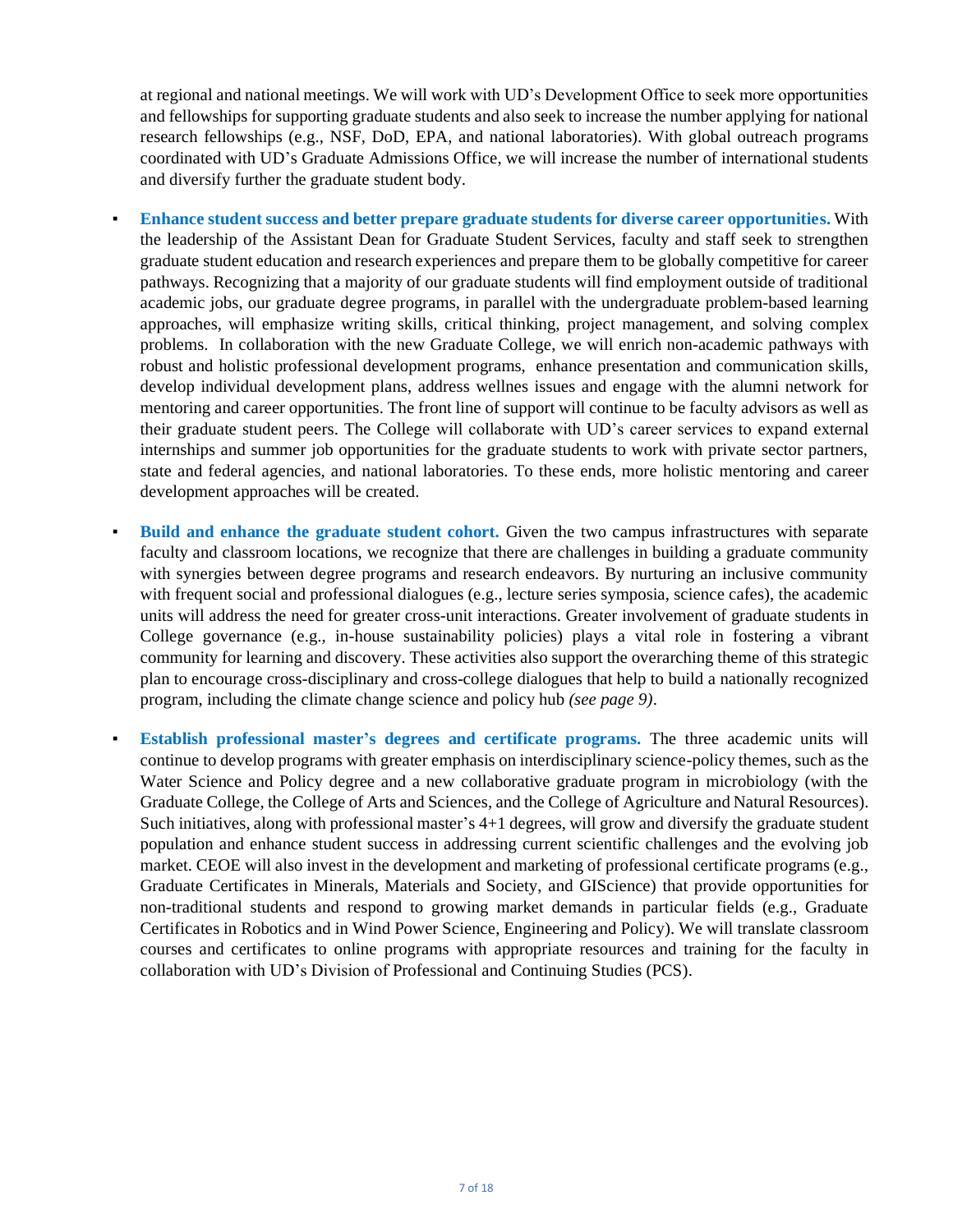#### **Goal 2 | Sustaining and Advancing Innovative Research and Discovery**

Excellence in research and discovery is central to the identity of faculty and students in CEOE and establishes the drivers for engaging with local and global partners to find solutions to a number of society's most challenging problems. Core strengths emanate from all three academic units—the School of Marine Science and Policy, the Department of Geography and Spatial Sciences, and the Department of Earth Sciences—which are the foundations of the College's success. CEOE addresses many of society's challenges that require a deep understanding of the Earth as a system (biosphere, hydrosphere, atmosphere, cryosphere, and geosphere) and the responses to physical and human stressors. There is more to be done to understand deep earth processes and its linkage to surficial processes. Yet, we also recognize the need to explore more interdisciplinary and holistic approaches in order to advance discovery and innovation and address the increasingly complex environmental issues that affect society.

The Earth has entered a period of climatological change that departs from previous episodes of natural variation, resulting in major impact on the biogeochemical cycles of the planet over relatively short time scales. Faced with rising temperatures, retreating glaciers, sea level rise, highly damaging coastal storms, severe droughts, wildfires and more frequent flooding, there is an urgency to focus strategically on the daunting impacts of climate change. It has become clear that human activities have caused changes on a planetary scale, and these changes are increasingly tipping the world toward highly disruptive global environmental degradation while at the same time placing urgent demands on the planet's critical resources such as clean energy, water, and food. Confronting these challenges will require a convergence of ideas, approaches, and technologies from widely diverse fields of knowledge to stimulate innovation and discovery. The college, with its deep capabilities in climate science, environmental geochemistry, marine and terrestrial ecosystems and growing expertise in natural hazards and coupled human-environmental system analysis, has unique opportunities to catalyze and shape more collaborations across the College and the University. In this way, emerging complexities and existing knowledge gaps will be addressed. We fully expect that developing resources towards intra- and cross-college collaborations that move toward convergence research and approaches will also help to strengthen state and local community capabilities for mitigating and adapting to these growing global threats. Towards these ends, in addition to investing in disciplinary areas, we have identified a set of strategic priorities that will be a focus of our institutional efforts of the College over the next 10 years.

▪ **Establish a world-class CLIMATE CHANGE SCIENCE & POLICY HUB**. *Focusing on this complex thematic area will foster greater cross-department and cross-college collaborations and elevate the profile of climate change research at UD.* The hub will build a broad knowledge base grounded in rigorous analysis of the evidence that addresses the urgency of climate change and potential impacts on local and global ecosystems. Based on an assessment of the academic unit strengths and the majority of faculty research foci, five topics related to climate science are involved.

In early 2020, the hub will be launched by selecting leadership and interested faculty and research scientists with shared interests. The leadership (in collaboration with the three academic unit leads) will assess which of these thematic areas are most promising and where College faculty are best positioned to contribute. With appropriate incentives and seed money, the hub will identify near-term multi-institutional proposals in

### **CLIMATE CHANGE SCIENCE & POLICY HUB**

**CLIMATE DYNAMICS** *oceans, atmosphere observations and modelling of past and future climate and its impact*

> **SOCIAL DIMENSIONS OF CLIMATE CHANGE**

*urbanization, resilience, adaptation, human migration, policy*

**CLIMATE IMPACTS ON HEALTH** *focus on water and food security*

#### **SUSTAINABLE ENERGY TRANSITIONS**

**HAZARDS** *focused on climate related hazards*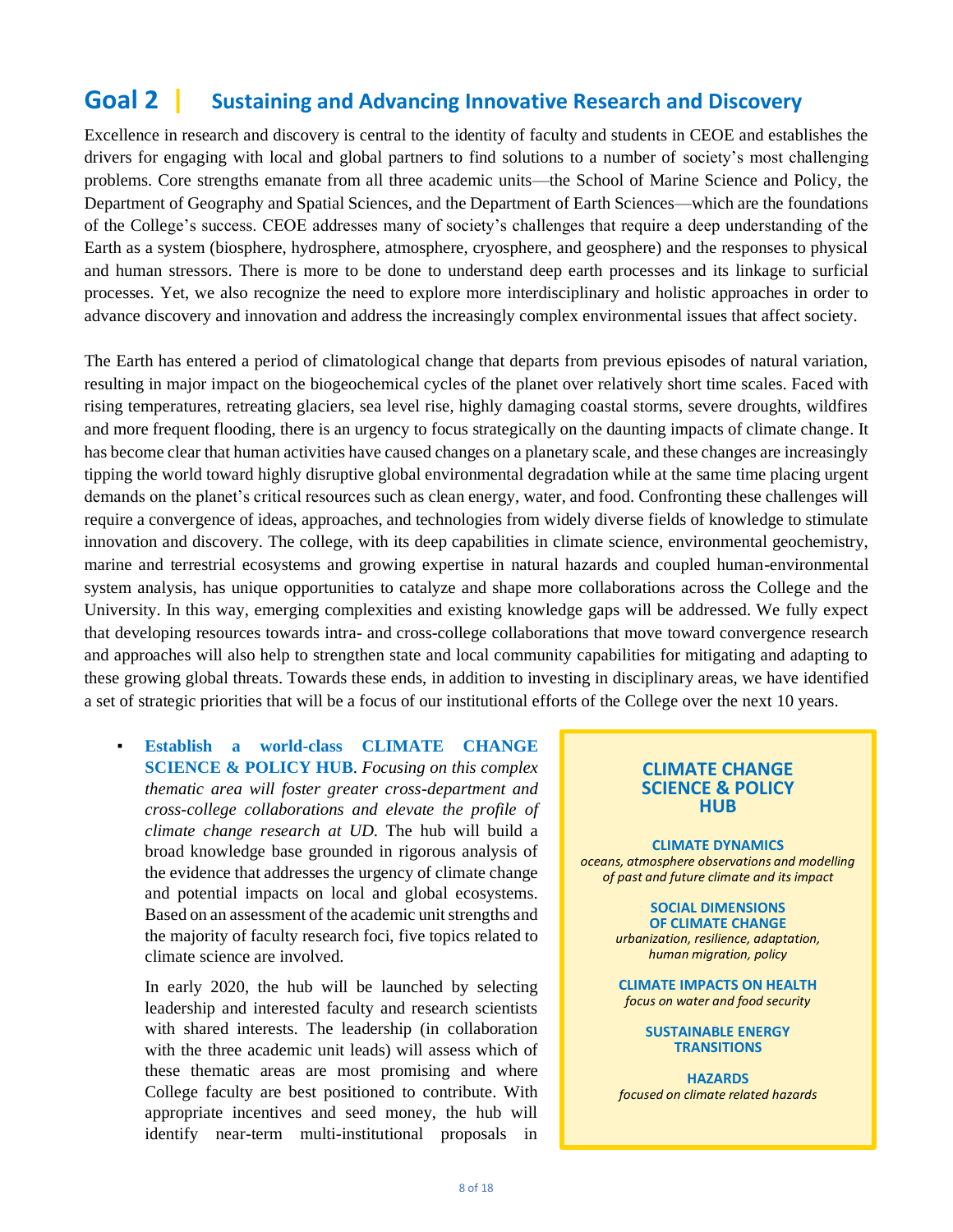collaboration with the UD Research Office and in cooperation with other colleges and universities. This will help the College to provide leadership in new areas, develop new degree programs, and catalyze new strategic hires.

- **Develop cross-college strategic faculty mentoring and hiring plans.** Coordinating faculty hiring plans across the College and university will leverage existing core strengths currently dispersed through the three academic units, and promote greater inter-connectedness between departments, work on emerging and frontier areas, and innovative academic programs. Each academic unit will develop and implement a comprehensive peer-mentoring program for faculty at all ranks. Academic units will also work with earlycareer faculty to formulate career development plans and enhance their competitiveness for prestigious awards (e.g., NSF CAREER; Sloan Research Fellowships), while at the same time coaching outstanding mid-career faculty and providing leadership opportunities for the next generation of faculty leaders.
- **Establish college research theme areas.** Thematic research areas will be established to leverage cluster hires, strengthen cross-college collaborations, enhance interdisciplinary research, and expand funding potential. These collaborative activities will help to elevate the national stature of our programs. Theme leaders will selected by the Dean with input from the department chairs and director.
- **Support and facilitate convergence research initiatives that build upon disciplinary strengths and human-environment coupled thinking.** The College's three academic units will facilitate convergence research initiatives by generating opportunities for promising faculty and post-doc fellows. Existing research centers will be evaluated, and new research hubs of excellence will be launched that generate new ideas, facilitate intellectual collaborations, and offer multi-institutional proposal opportunities. Integrating physical, life, and social sciences will address Earth's grand challenges with all their complexities and uncertainties. With sufficiently long timescales, human and environment coupling is often central for defining sustainable and cost-effective strategies for anticipating and creating better governance and decision making. CEOE is already actively exploring the paradigm of coupled human-natural systems, and future efforts will build this capability with more cross-disciplinary dialogues, strategic hires, and new curriculum (e.g., Climate and Society Concentration in the Environmental Sciences degree).
- **Enhance national and global recognition of faculty research excellence. The College's academic units** will promote the contributions of faculty, enhance communication of research and discoveries, and boost the global awareness of research programs through web re-design and robust social media presence (e.g., through UDaily, external newsfeeds). Dissemination of research results across multiple scientific platforms is already a goal for the faculty and linked to promotion and tenure (P&T), but additional incentives may be needed. The departments and school leadership will encourage faculty at all career stages to seek out leadership opportunities in various scientific and international organizations. The College awards committee will actively canvass and identify meritorious faculty to ensure that highly qualified candidates are nominated for major UD, national, and international awards. Another essential objective of disseminating scientific results will be to enhance communication and engagement with local and global communities. These initiatives will contribute to the University's role as an economic driver for the state and the region.
- **Enhance innovation and entrepreneurship.** CEOE and the University have a legacy of innovation and entrepreneurship that involves a variety of partners, including public-private partnerships and start-ups (e.g., NIIMBL, First State Marine Wind, Nuvve's Vehicle-to-Grid technology, epigenetic biomarkers with GenPro). Looking ahead, it is clear that there is more potential for our faculty and students to provide solutions for a more sustainable future. Strengthening the faculty's relationship with existing programs, such as the eco-entrepreneurial certificate associated with Horn Entrepreneurship and the Office of Economic Innovation and Partnership (OEIP), will accelerate the transfer of ideas into the marketplace. The UD Makerspaces, engaging undergraduates in active learning, offer additional opportunities that will be enhanced and proactively marketed. University resources will be targeted to support motivated faculty and ensure that P&T documents reflect entrepreneurial contributions to scholarship.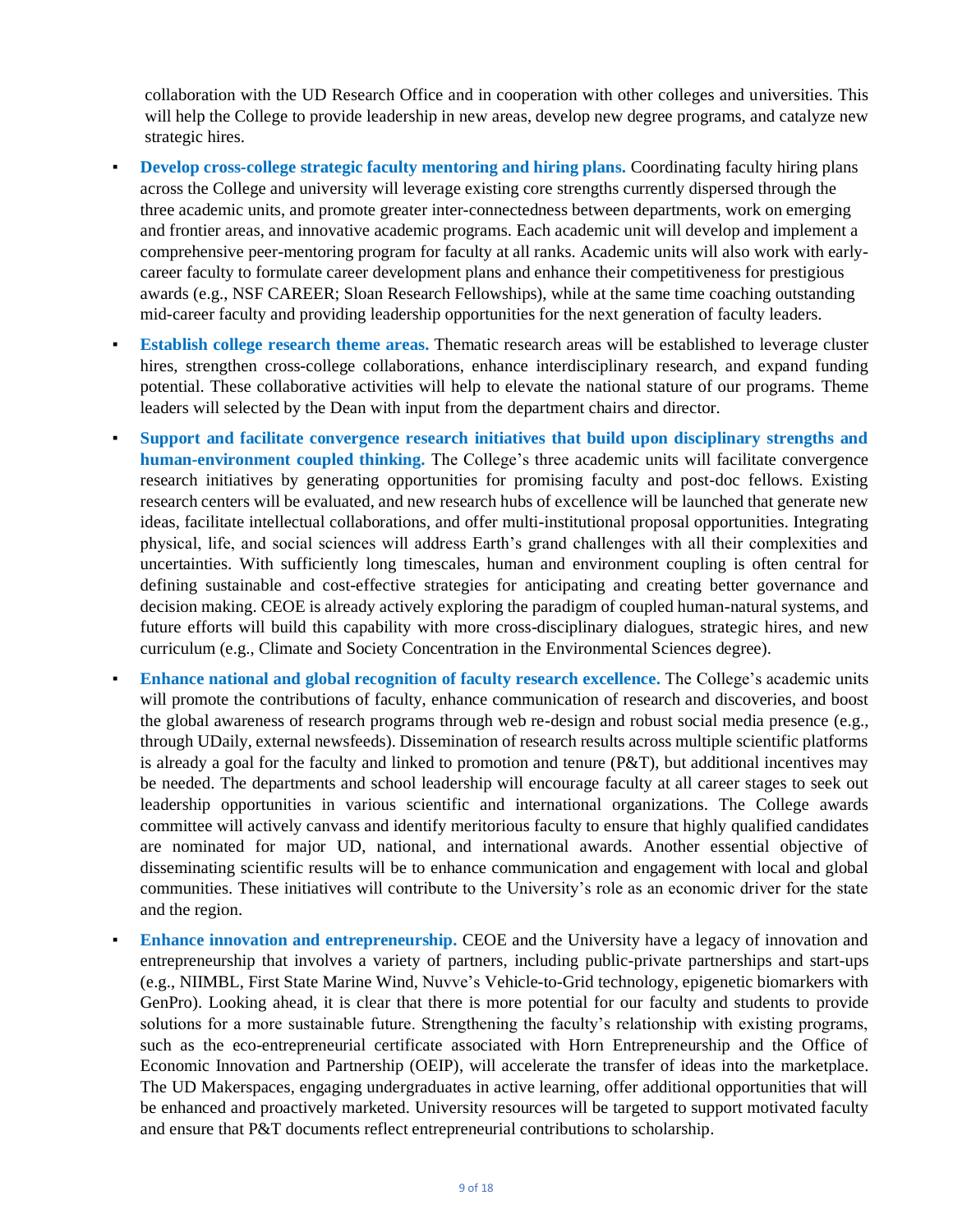#### **Goal 3 | Investing in Capital Infrastructure**

A first-class capital infrastructure is essential for attracting and retaining intellectual leadership and for enabling the College to address research and academic priorities more effectively. A high priority of this strategy involves a capital infrastructure fundraising campaign orchestrated with the UD Development Office and with Universitylevel advice and resources. The following strategic priorities will address a number of these challenges:

- **Establish a CEOE infrastructure advisory committee.** Given the urgent infrastructure needs across both campuses, establishing a College space committee will be a top priority. This committee will outline policies at the College level and advise the Dean and unit heads. Establishing a transparent process for office and laboratory space allocation priorities to address specific internal challenges and personnel needs will be undertaken at the unit level. The committee will liaise with the UD Master Plan and Facilities, Real Estate and Auxiliary Services on the main campus to help evaluate the quality of the spaces, prioritize renovations (including deferred maintenance), and enhance operational efficiency through space-saving measures. Strategies to maintain and enhance the prominence of existing laboratories will be identified (e.g., Robotics Discovery Laboratories, Environmental Isotope Science Laboratory). Wherever possible, suggested renovations and new construction will incorporate sustainable design elements and will showcase leadership in climate resiliency to inspire students, researchers, and the community. Accordingly, coastal vulnerabilities at the Lewes campus will be examined, and near-term plans developed.
- **Develop multi-purpose laboratory and teaching spaces.** The immediate challenges are related to new laboratory space in Newark for additional hires and teaching laboratory spaces on both campuses. To address some of these needs with limited resources, we will move towards a model of shared, thematic research spaces. This will facilitate collaborations for competitive research programs while alleviating some of the space problems. Also, there is a need to acquire new spaces and to modernize others. We will build a seawater laboratory on the Lewes campus to elevate our national visibility. For the Newark campus, we will focus on the development of a new footprint centered around a geochemistry laboratory and renovate existing laboratory space. In addition, we will continue to modernize classrooms with enhanced connectivity-enabling technology and leverage access to research labs. We will increase teaching space with the development of a teaching annex on the Lewes campus that will also provide meaningful hand-on experience and improved public demonstrations.
- **Enhance greater connectedness between the Newark and Lewes campuses.** Faculty offices, laboratories, and classrooms are now spread across several buildings in Newark and a separate campus 90 miles away in Lewes. The distribution and quality of the physical spaces create some difficult challenges and are impediments to the future growth of the College. Central services are only located in Newark, limiting some student support systems. Often faculty have long commuting times and larger carbon footprints to teach and facilitate collaborations. The Lewes coastal location, on the other hand, provides students and faculty with ship time, field laboratories, and opportunities for local engagement with policymakers and citizen scientists. We will collaborate with the office of the Executive Vice President to expand the university's footprint in Lewes to support community learning and engagement, such as with the Osher Lifelong Learning Institute, while expanding UD's programmatic areas on the Newark campus. The College will partner with the Office of the Vice President for Information Technology to enhance the instructional technology (IT) infrastructures in the classroom and laboratory spaces that are providing improved connectivity between campuses.
- **Sustain the legacy of ship-based research, education, and experiential learning.** Ship- and small vesselbased research are an important legacy of CEOE's history of research and discovery and continues to be a showcase for experiential learning opportunities in marine science. In order to sustain ship operations, the College will leverage the *R/V Hugh R. Sharp* as a recruiting tool asset for seagoing faculty and develop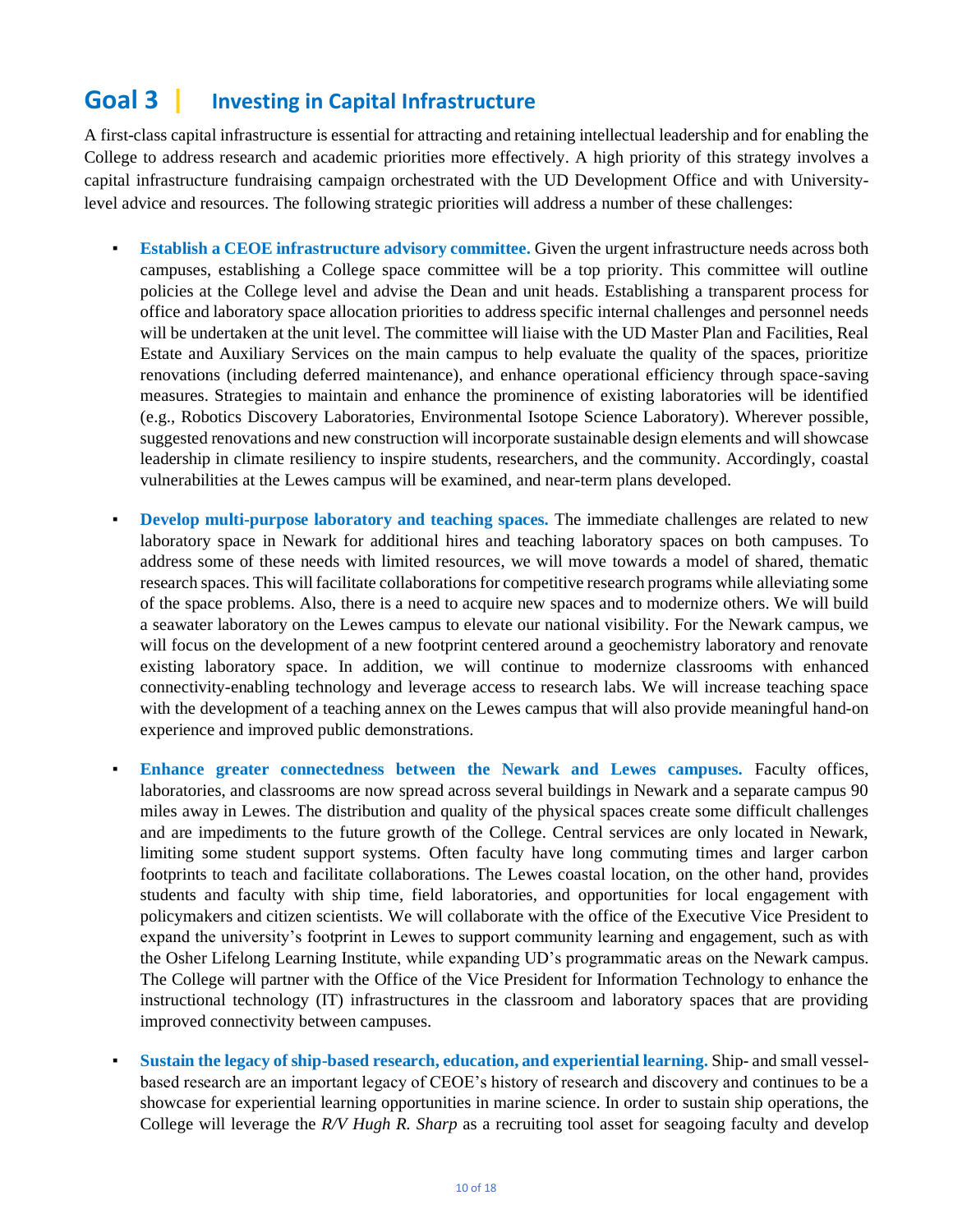robust marketing and development plans to diversify the funding portfolio of the University's *R/V Sharp* and *R/V Joanne Daiber*. Sustaining ship operations that support our research portfolios and academic programs is central to the College's strategic priorities.

▪ **Expand living and learning community in Lewes.** The infrastructure advisory committee will work collaboratively with UD's Real Estate and Development Department and long-range planning to enhance the University's footprint on the Lewes campus. Through public-private partnerships, we seek to provide new living facilities for students in Lewes. This will also enhance the recruitment of top graduate students and allow an expansion of our semester-in-residence to include students from other colleges.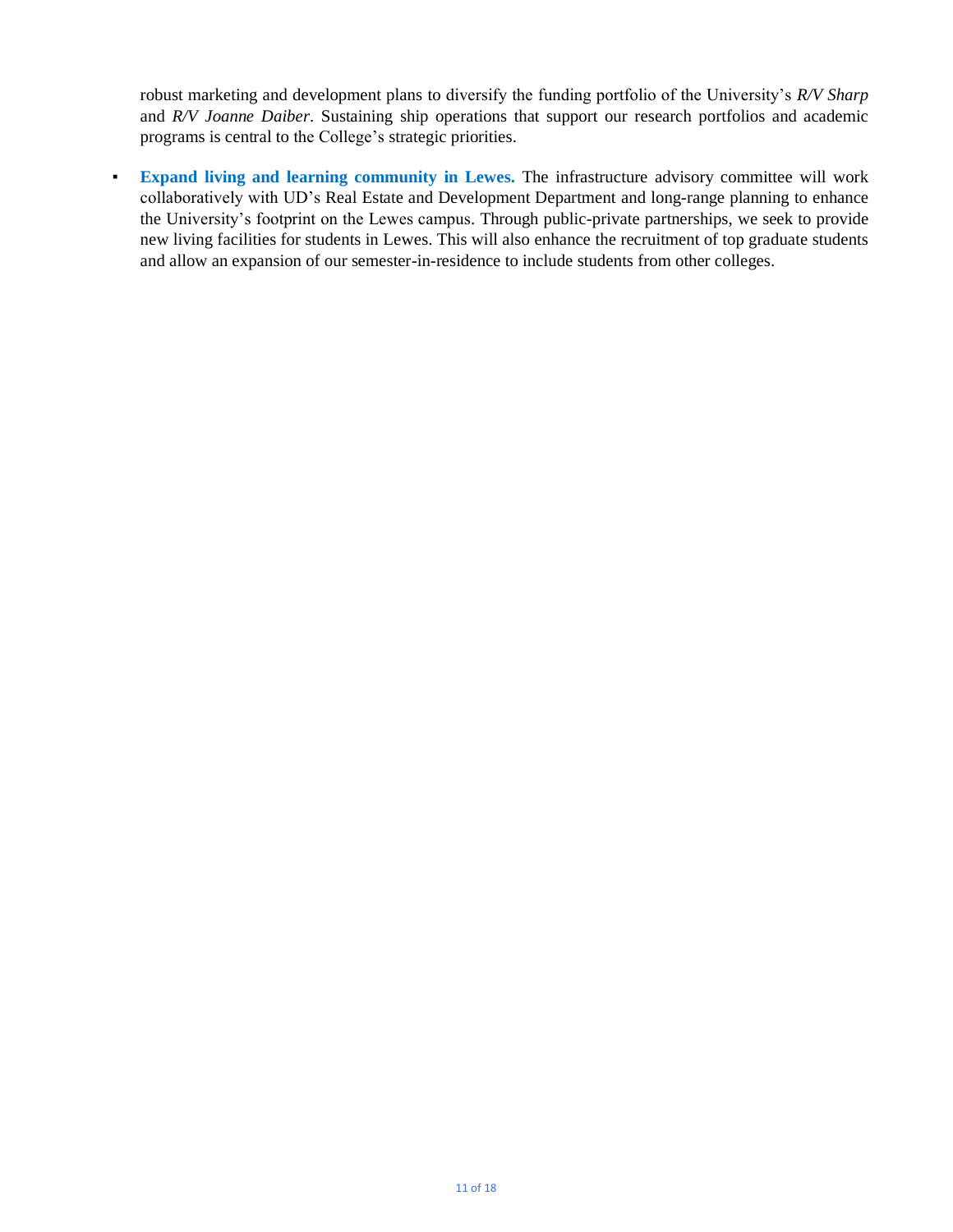#### **Goal 4 | Realizing Substantial Advantages from Diversity and Equity in Education and Research Environments**

Diverse campus experiences improve the educational growth of all students on campus by promoting inclusion and social equity and by preparing students for the diverse world they must navigate upon graduation. Diversity is a core value and guiding principle for the university and CEOE's education and research mission. Diversity and inclusion mean both the recognition and appreciation of different backgrounds, values, and ideas, as well as a commitment to ensure that all people are treated equally. Increasing the diversity of faculty, staff, and students in ethnicity, culture, race, religion, and gender requires a targeted and sustained program across the College. As a priority, the College will attract underrepresented minority students. The College also recognizes that there is currently a lack of in-house expertise and resources to move us forward. The College will work with UD's Office of Equity and Inclusion to access their resources and to seek advice on proven strategies that increase the diversity of the faculty and other role models that will lead to a greater diversity of the students. To this end, we will focus on the following strategic priorities:

- **Increase faculty and staff diversity.** We will increase the diversity of the faculty and staff through targeted recruiting and focused retention strategies. All CEOE search committees will participate in implicit bias training at all levels and will partner with the NSF-funded UD ADVANCE Institute for advice on faculty searches and best practices to increase the diversity of candidates. In order to increase the represented minority applicant pool, search committees will actively recruit faculty by interacting with minority-serving institutions and organizations. The Dean's Office will assess the effectiveness of CEOE's Diversity Committee with the heads of the three academic units to ensure diverse memberships in all departmentlevel committees, including implicit bias training for graduate student committees. The Dean's Office will establish an initiative for diversity values in research projects and provide leadership roles to faculty.
- Attract and recruit underrepresented students. We will recruit and retain diverse students, in collaboration with the UD Admissions Office, by expanding the external funding sources and leveraging alumni donations. Scholarships and other funding sources will be needed to attract and recruit diverse represented minority students and post-doc candidates. CEOE will partner with Historically Black Colleges and Universities (HBCUs) as part of a revitalized pipeline program. By attending the SACNAS (Society for Advancement of Chicanos/Hispanics and Native Americans in Science) conference, we will recruit M.S. and Ph.D. students from the high‐achieving and diverse attendees. These strategic priorities will be coordinated with the UD Development office to address any fundraising gaps (e.g., post-doc minority fellowship program, lower costs for the residential summer camp, registration fees to attend the annual Women in STEM conference). The commitment to these strategic priorities will be realized in collaboration with the Office of Equity and Inclusion and external diversity experts as resources are available.
- **Cultivate a welcoming and inclusive community.** Diversity policies will be developed with respect and appreciation of human differences. College policies, in alignment with Title IX compliance, will be completed and disseminated throughout the governance structure. All CEOE employees (staff and faculty) will be expected to stay knowledgeable on Title IX compliance. A College Code-of-Conduct and annual bystander intervention training will provide common-sense guidelines and a framework by which to monitor and report any inappropriate incidences. These guidelines will extend beyond the classrooms and laboratories to other informal professional development gatherings, such as social engagements and social media.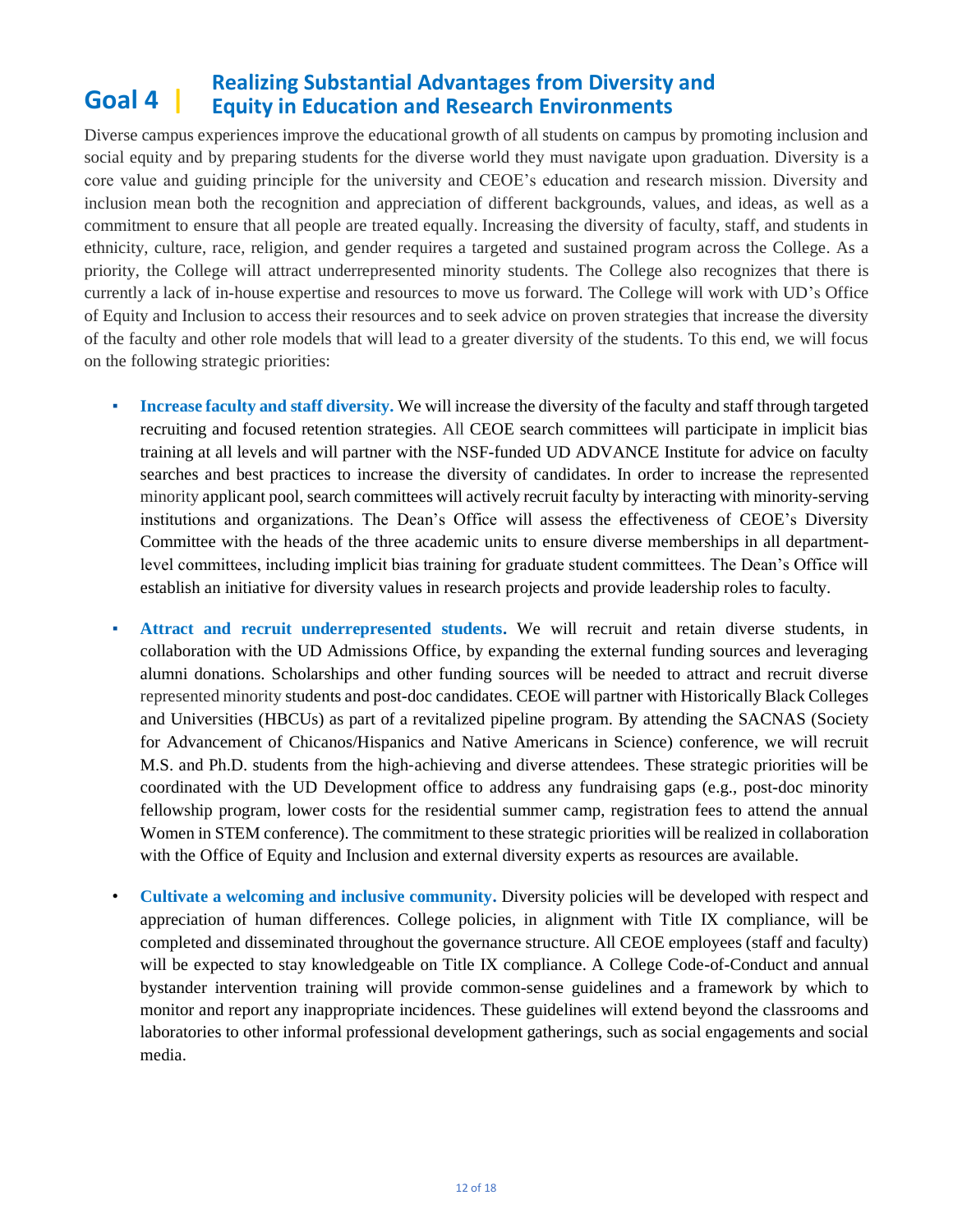#### **Goal 5 | Enlarging Local to Global Engagement through Partnerships and Education**

The College seeks to ensure that research findings and student experiences have positive and significant effects, particularly on local communities. Professors and researchers are well poised for developing sound science related to society's challenges. The College has outstanding opportunities to work closely with administrative units within the College as well as other affiliated groups that can assist with promoting and translating reliable science for state and local governments and communities to address critical needs and to fashion creative solutions and adaptations (see box). The strategy is two-pronged: first, deepening engagement with faculty and researchers in meeting the evolving demands of regional stakeholders related to coupled human-environmental systems, such as developing hazard mitigation plans and supporting natural resource sustainability in the Delaware watershed and beyond; and second, linking the outreach strategies closely to the educational mission. We will focus on the following strategic priorities:

▪ **Facilitate deeper connections to enhance outreach.** This focus on critical societal issues grows out of CEOE's research and education missions that are closely linked to state, federal, and international agencies and stakeholder groups around the world. Department chairs, in conjunction with the Dean's Office and CEOE faculty, will identify emerging research topics that address challenges associated with the new climate change science and policy hub as well as other scientific thematic interplays. CEOE's faculty will continue to forge stronger links with internal groups (see box) and external partnerships around the globe.

The College is fortunate to have valuable in-house institutions that already engage with Delaware's communities and focus on a host of critical issues, including those related to coastal resiliency and hazard management, water supply and management, and state climatology services. These platforms include Delaware Sea Grant (DESG), Delaware Geological Survey (DGS), and the Center for Environmental Monitoring and Analysis (CEMA). We will engage these entities to leverage existing resources and expertise for impactful community interactions on various topics (e.g., reducing plastic debris in the ocean, training teachers in climate science, organizing knowledge exchanges on offshore wind, and easier tracking of endangered species for the fishing community). The college also has administrative relationships with Scientific Committee on Ocean Research (SCOR), Mid-Atlantic Regional Association Coastal Ocean Observing System (MARACOOS), and Osher Lifelong Learning Institute (OLLI) that will be strengthened.

- **Foster collaborations and catalyze innovations across the University.** CEOE will cultivate stronger relationships within the College as well as with faculty across the university. Relationships with both internal and external institutions and across industrial, academic, and federal partnerships will facilitate the fulfillment of our mission. CEOE faculty are part of emerging interdisciplinary research areas that are based upon core strengths in fundamental sciences. Some examples of these strategic opportunities include the National Institute for Innovation in Manufacturing Biopharmaceuticals [\(NIIMBL\)](https://sites.udel.edu/cbst/), Delaware Environmental Institute [\(DENIN\)](http://www.denin.udel.edu/), Established Program to Stimulate Competitive Research ([EPSCoR\)](https://projectwicced.org/), Disaster Research Center [\(DRC\),](https://www.drc.udel.edu/) and the Data Science Institute [\(DSI\)](https://dsi.udel.edu/).
- **Enhance engaged scholarship by encouraging faculty and students to address local community concerns.** By facilitating broader dialogues with internal partners (mentioned above) and faculty, shared research questions addressing societal challenges and potential local impacts will continue to be identified. Meaningful engagements and communication about environmental challenges affecting communities and policymakers are current priorities for many faculty (e.g., risks of more frequent flooding, coastal and beach erosion, ocean acidification, sustainable communities, and horseshoe crab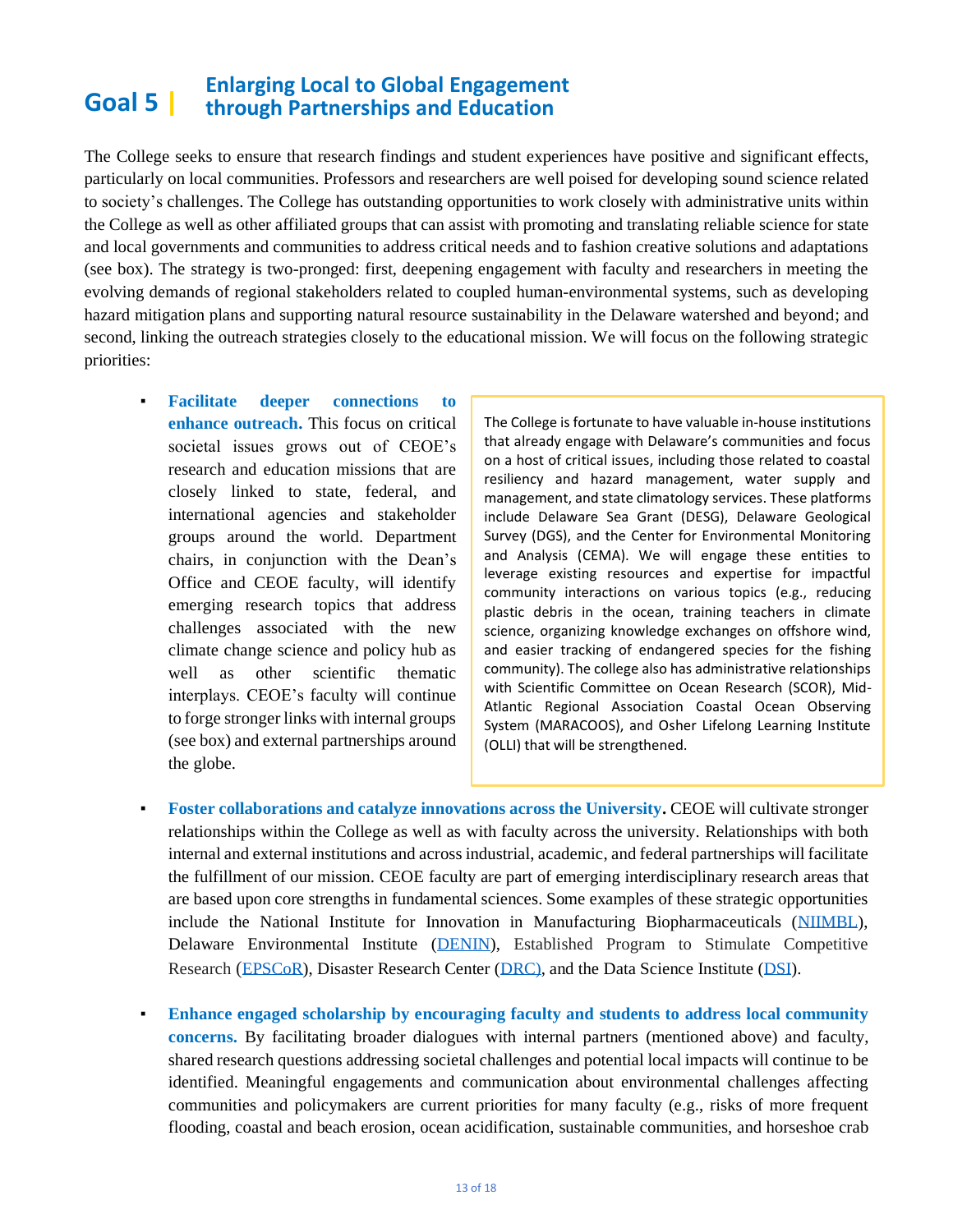protections). The Dean's office will identify specific incentives (such as merit awards and Faculty Excellence in Scholarly Community Engagement Awards) recognizing successful leadership and partnerships. Students will also benefit by participating in these outreach strategies and will be encouraged to take a more active role with their faculty advisors through internship opportunities with internal engagement units (e.g., DESG, DGS) and with the public, non-profit and business sectors. The College will broaden engagement with local communities to serve as an active partner and institutional resource in building capabilities in adaptation and resilience and in sharing complex scientific information. Engagement and communication will also be a centerpiece of the climate change science and policy hub.

- **Enhance science literacy within the local communities across Delaware.** Several popular informal educational programs are provided in cities and towns across Delaware, such as Coast Day, the SMSP Ocean Currents Lecture Series at the Lewes Campus, and OLLI. Although these types of initiatives reach a broad spectrum of stakeholder communities, a deeper reach into underserved communities is nonetheless needed. A sustained marketing program that leverages these partnerships to build greater support for science literacy will be a priority for CEOE.
- **Expand engagement around the world.** The College seeks to have a significant influence on international scientific institutions and research projects around the world. With the exchange of knowledge across the three academic units and the international task force, CEOE will explore collaborations with other universities (e.g., MOUs for joint degree programs and international student exchanges) and private industry (e.g., technology R&D). A greater faculty reach into global institutions and communities will also expand our potential interactions with new international students. Key strategic priority areas for the College, based upon existing core competencies include the following:
	- *Climate Change Science and Policy Hub.* Launching this Hub will be one of the most important initiatives of the College, focusing on some of the most perplexing scientific challenges of the coming decades. Drawing upon significant strengths across the College that already span the globe, the Hub will build upon existing expertise that ranges from meteorological and climate services, ecosystem vulnerability, and new governance structures related to geohealth and sustainable energy transitions. The Geography and Spatial Sciences Department and SMSP both have extensive research programs in the Arctic and Antarctica. The Hub will work to enable these international collaborations and to significantly advance our scientific capabilities further.
	- *New collaborative research partnership with developing nations*. Many of the fundamental and applied scientific focus areas of the College may lead to possible research interfaces and to a foundation for effective cooperation with selected developing regions. Interested faculty will explore new footprints with various platforms (e.g., Green Climate Fund, UD's existing MOU with the Global Green Growth Institute), considering a wide variety of research topics (e.g., the geopolitics of food systems) and regions (e.g., Central America and Sub-Saharan Africa).
	- *Small Island Developing States (SIDS)***.** The College will build upon the existing relationship with the United Nations Sustainable Development Solutions Network and the work of the Mangone Center to develop internationally recognized expertise for research and practice around the challenges of SIDS.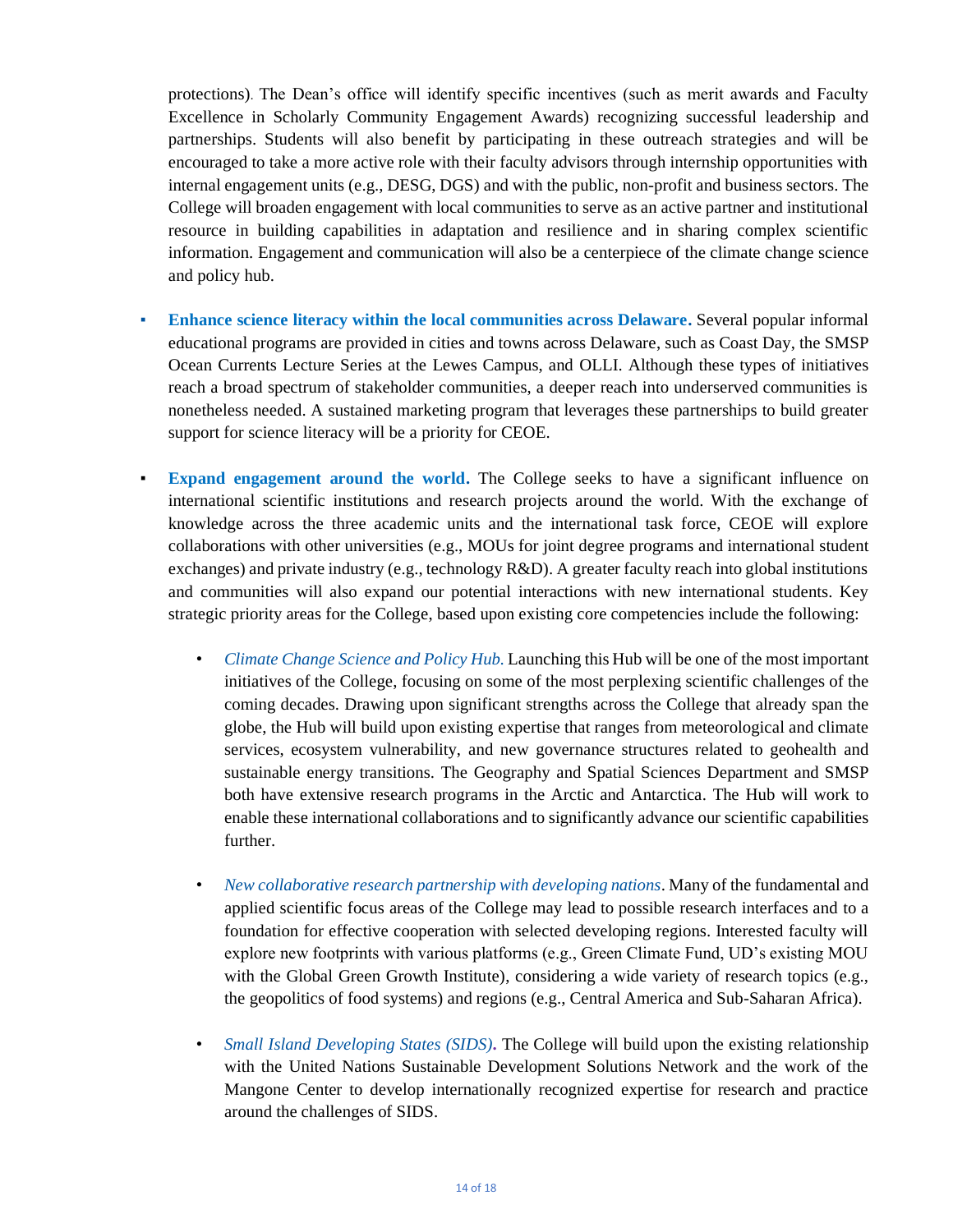#### **Goal 6 | Strengthening Development and Amplifying the Network of Alumni**

The College's development strategies and alumni relationships are essential pillars for its continued success and the ability to raise external resources for meeting our goals. Cultivating, mentoring, and connecting with our students, (e.g., the graduate student cohort programs) lays the groundwork for enhancing community and philanthropic ties. Communicating our story effectively and broadening engagement strategies will expand the College's reach across a variety of audiences (including alumni and volunteers, friends and community, corporate partners, and private foundations). The following priorities will help to fulfill overarching development goals and alumni relations in collaboration with the UD development office:

- **Enhance engagement with alumni and friends.** Many faculty actively participate in events, including Delaware to the World, SMSP's Ocean Currents lecture series, Coast Day, UD Day in DC, and Osher Lifelong Learning Institute. Broader and sustained reach into national and international networks will require more coordination and commitment that effectively leverage faculty and student relationships. The College will work closely with the UD development office to produce a roadmap to enhance engagement and create initiatives such as mentorship programs with new graduates and other alumni.
- **Foster existing relationships across the region.** Beyond alumni and friends, there are untapped opportunities to engage more broadly with regional, Mid-Atlantic, and national communities. The College wants to serve its communities as an active partner and institutional resource in building capabilities in adaptation and resilience and by sharing complex scientific information that affects their communities, such as more extreme storms and high-tide flooding. Faculty and staff will leverage existing relationships across the region with tactical support from the development office. Another priority for success is to mobilize a regional community council from professional and intellectual networks that translate to a wider net of CEOE philanthropy.
- **Increase resources for faculty, undergraduate, and graduate student support.** Recruiting diverse students from different cultures and less privileged communities will require greater investments in their talents and ambitions by diversifying faculty and marshaling resources for scholarships. Philanthropic support through Delaware First will help to establish a newly endowed scholarship or support an existing one; this will help UD to fulfill its mission of providing a world-class education for its students. We will also explore how to leverage existing relationships related to sponsored research that may lead to enlarged scholarship funding. CEOE will work with the UD development office to expand faculty funding portfolios and to include corporate and private foundation funding sources.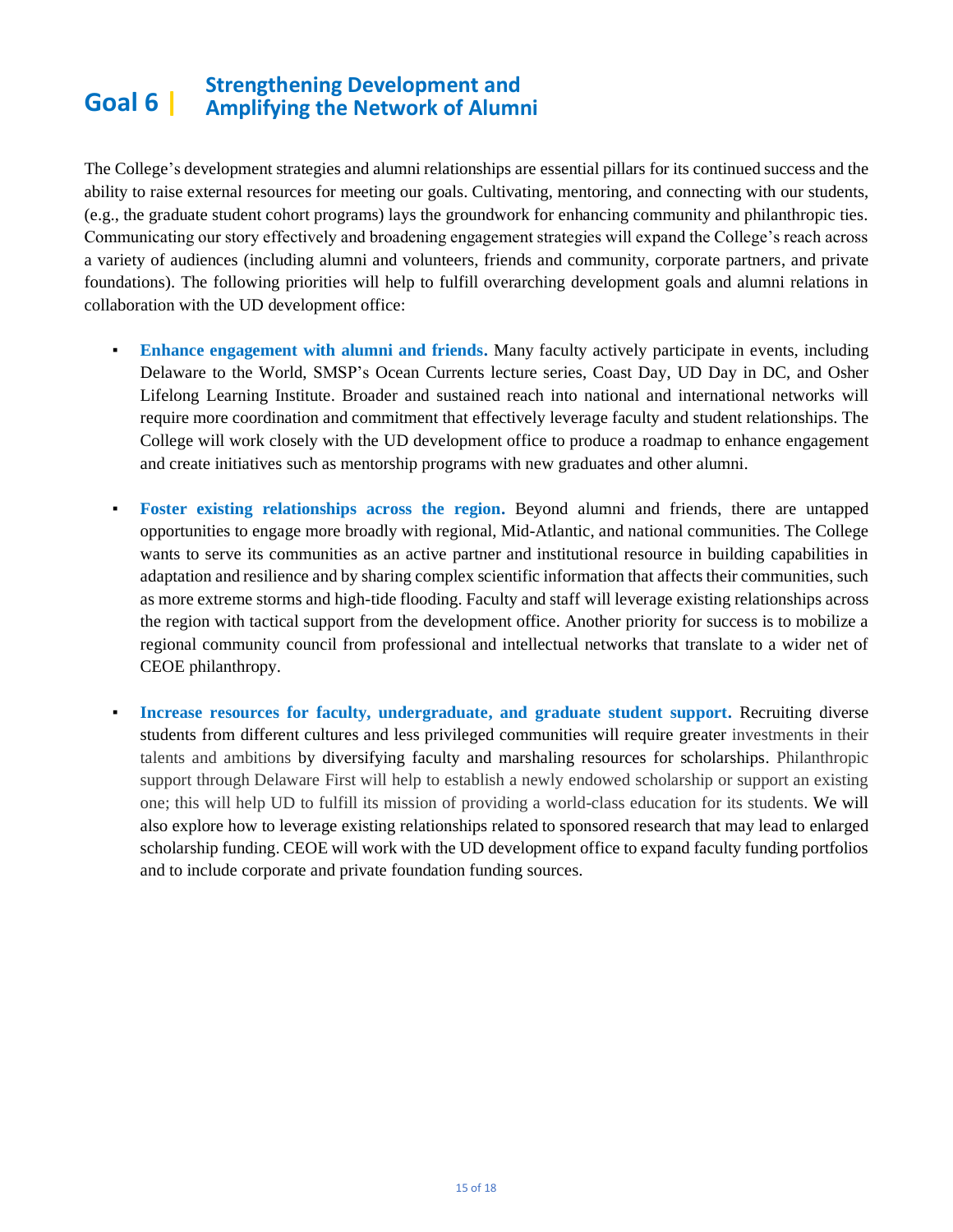# **Ongoing Assessment of Progress**

- The Dean's Office, in collaboration with the three academic unit heads, will create implementation roadmaps for this strategic plan that builds upon strategic hiring plans (and Self-Assessment Programs), including budget and funding commitments. The Dean's office will have an ongoing assessment process that utilizes the three academic unit heads and the Leadership Team (see Appendix 2 for membership) in the review of this Strategic Plan and subsequent roadmaps. The annual leadership retreat will assess the key metrics supporting this strategic plan. These metrics will include but are not limited to progress in fundamental and interdisciplinary research areas; enhanced student success, inclusiveness, and recruitment on both the undergraduate and graduate levels; and more effective partnerships for community and global engagement. Barriers to and opportunities for realizing the strategic plan will be discussed and solutions identified with the College leadership and the Human Resources Manager. Students, particularly graduate students, will be consulted wherever appropriate to formulate solutions and strategies for their success.
- An early priority for the College will be progress on development of a climate change science and policy hub. The Dean's Office will orchestrate initial planning steps with the three academic unit leads, including identifying leadership and defining the availability of seed funding. Interested faculty with shared thematic areas that best intersect with current and future research will be recruited. In collaboration with UD's Research Office, potential multi-institutional proposals where CEOE has considerable success (e.g., NSF) will be targeted to map priority funding for existing research strengths, such as coupled natural and human systems, human dimensions of the Arctic System, UN Sustainable Goals and Innovations at the Nexus of food and water systems (GeoHealth grand challenge). Also, other colleges (and external universities) with complementary climate change science expertise will be identified and engaged in partnering.
- Progress on the continuous improvement process and highlights of the annual assessments will be presented to CEOE faculty, staff, and students annually.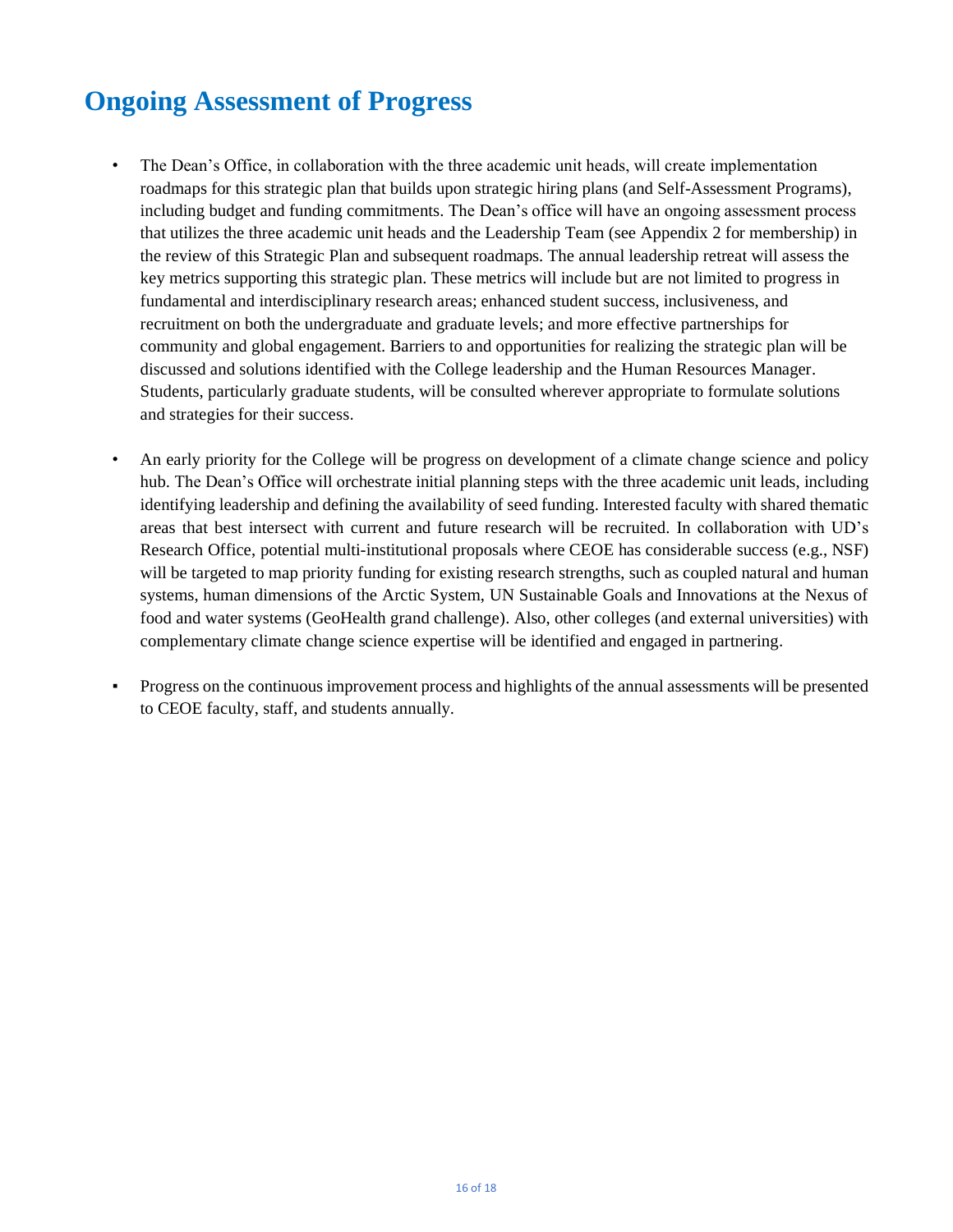## **APPENDICES**

## **Appendix 1. The Planning Process**

The overarching objective of the strategic planning process was to define aspirations that will guide a CEOE vision for the next 10 years, including interdisciplinary and impactful research areas, student success, and community engagement.

The CEOE strategic planning process began in October 2018 with a formation of a committee appointed by Dean Atekwana and co-chaired by Professor Fabrice Veron, deputy dean, and Bonnie Ram, interim director of strategic initiatives and partnerships of CEOE (see Appendix 1 for members). A three-phased process was developed for this planning process beginning in Fall 2018.

- **Phase I.** The objectives of the first phase (October 2018-February 2019) were to assess core strengths, refresh the vision and mission statements, identify opportunities to sharpen undergraduate and graduate enrollment strategies, consider University-level presidential priorities, and explore scientific grand challenges that would help to weave common threads across the three units. While the departments and the school have recognized core strengths and a robust legacy of fundamental science and applied problem-solving and disciplinary educational programs, the committee recognized that CEOE also has considerable strengths and history related to climate change research and training.
- **Phase II** (March 2019- August 2019) The faculty committee, along with insights gained from separate faculty interviews, identified a set of grand challenges that were based upon strategic hire plans, research grants, and publications. There was a recognition that most of these strengths related to climate science and the climate change science and policy hub idea was born. Working groups were formed around a set of four grand challenges and potential goals were discussed related to student success, diversity and inclusiveness, and community engagement. In light of our substantial basic science research interests, other thematic areas were identified for further considerations such as biogeochemistry, GIS, and big data. A College-wide survey was also conducted and comments were reviewed and incorporated into a revised draft. Throughout the planning process, the co-chair Ram attended faculty meetings in each of the three academic units and other committee meetings to keep CEOE leadership and faculty informed and engaged. Also interviews were conducted across and external to CEOE, including alumni, undergraduate, and graduate students groups, and the Dean's Advisory Council (DAC). Another revised draft plan was produced and circulated to the committee for review and comment in May 2019. During the summer, committee comments were reviewed and the several versions of the plan were revised again.
- **Phase III** (September 2019- December 2019). The objectives of this phase involved a continuation of the review and comment process of the draft plan (V9) by the broader College, including staff, faculty, students, and researchers. This phase also targeted engagement with internal and external partners such as DESG, DGS, CEMA, and the Dean's Advisory Council (DAC) for review and comment. In the late fall, a revised draft plan (V9) was circulated to the broader College with a brief survey to obtain comments. A draft was also distributed to select university reviewers, academic unit leads, and the DAC. These comments were then reviewed and incorporated into the final document (V10).